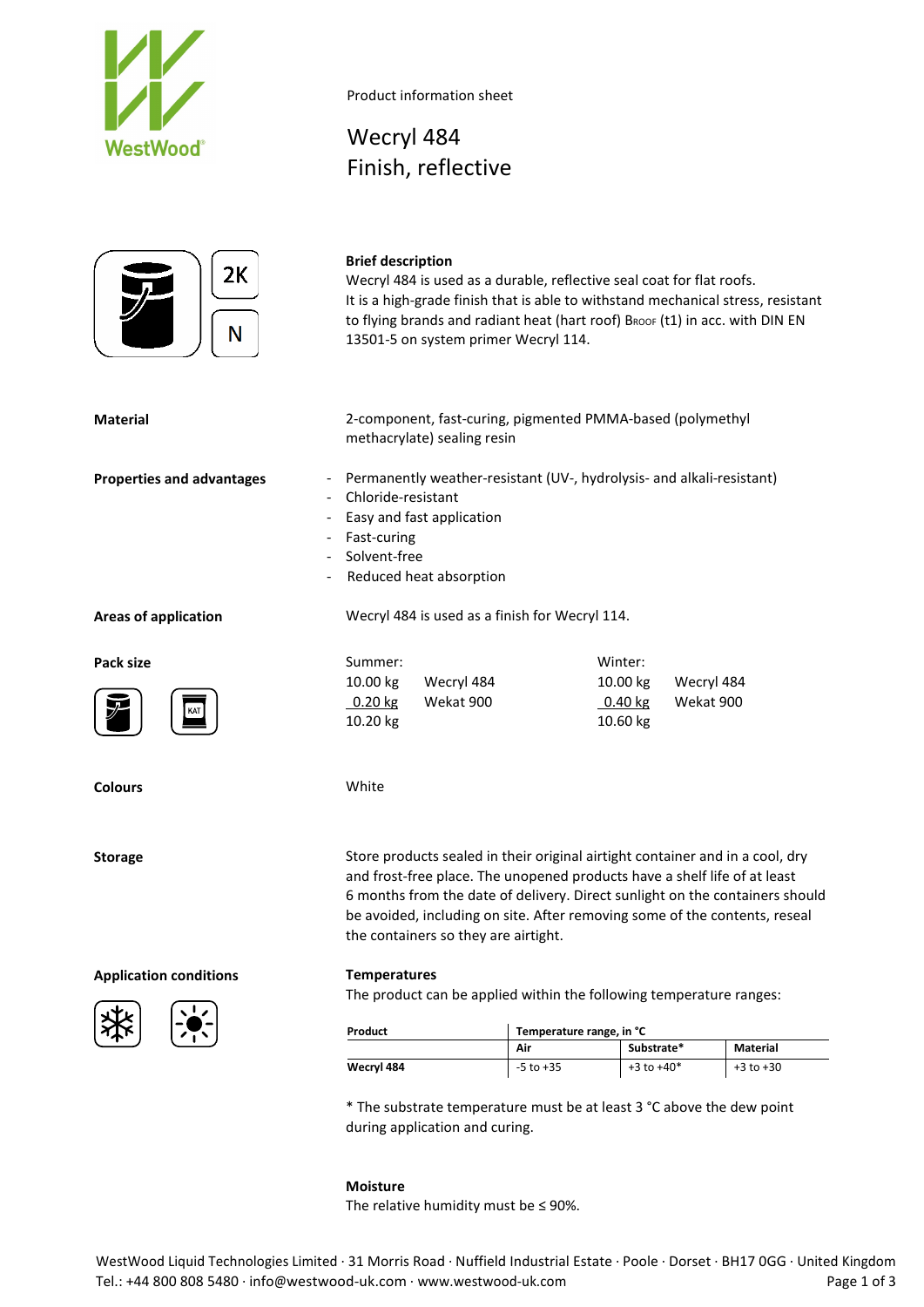

Product information sheet

Wecryl 484 Finish, reflective

The surface to be coated must be dry and ice-free. The surface must be protected from moisture until the coating has hardened.

## **Reaction times and required amounts of Wekat 900**

|                    | Wecryl 484                |  |  |  |  |
|--------------------|---------------------------|--|--|--|--|
|                    | (at 20 °C, 2 % Wekat 900) |  |  |  |  |
| Pot life           | approx. 15 min            |  |  |  |  |
| Rainproof          | approx. 45 min            |  |  |  |  |
| Can be walked on/  |                           |  |  |  |  |
| overcoated         | approx. 60 min            |  |  |  |  |
| <b>Curing time</b> | approx. 3 hours           |  |  |  |  |

Higher temperatures or greater proportions of Wekat 900 will shorten reaction times, while lower temperatures and smaller proportions of Wekat 900 will extend reaction times.

The following table indicates the recommended amount of Wekat 900 required to adjust the curing reaction to the temperature.

| Product | Substrate temperature in °C; required amounts of Wekat 900 in % w/w<br>(guide) |   |    |    |    |    |    |    |    |      |      |    |  |
|---------|--------------------------------------------------------------------------------|---|----|----|----|----|----|----|----|------|------|----|--|
|         | $-10$                                                                          |   | +3 |    | 10 | 15 | 20 | 25 | 30 | 35   | 40   | 45 |  |
| Wecryl  | -                                                                              | - | 4% | 4% | 4% | 2% | 2% | 2% | 2% | 1.5% | 1.5% |    |  |
| 484     |                                                                                |   |    |    |    |    |    |    |    |      |      |    |  |

**Consumption rates Consumption Consumption Consumption** 

## **Technical data Density: Density:** 1.20 g/cm<sup>3</sup>







# smooth  $0.60 - 0.80 \text{ kg/m}^2$

## **Product application Application equipment / tools**

For mixing the product:

- Mixing tool with twin-paddle stirrer

For applying the product:

- Finishing roller (sheepskin roller, minimal shedding)

### **Substrate preparation**

The finish is applied on top of the hardened Wecryl 114 primer.

### **Mixing**

First stir the tub contents thoroughly.

Then add the Wekat 900 while stirring at the slow-speed setting and mix for 2 minutes. Make sure that the product on the base and sides of the container is also mixed in.

At product temperatures < 10 °C the product should be stirred for 4 minutes, as the Wekat 900 will take longer to dissolve.

### **Application**

Use the finish roller to apply an even layer of the mixed material (approx. 0.6 kg/m²). Avoid fluctuating layer thicknesses.